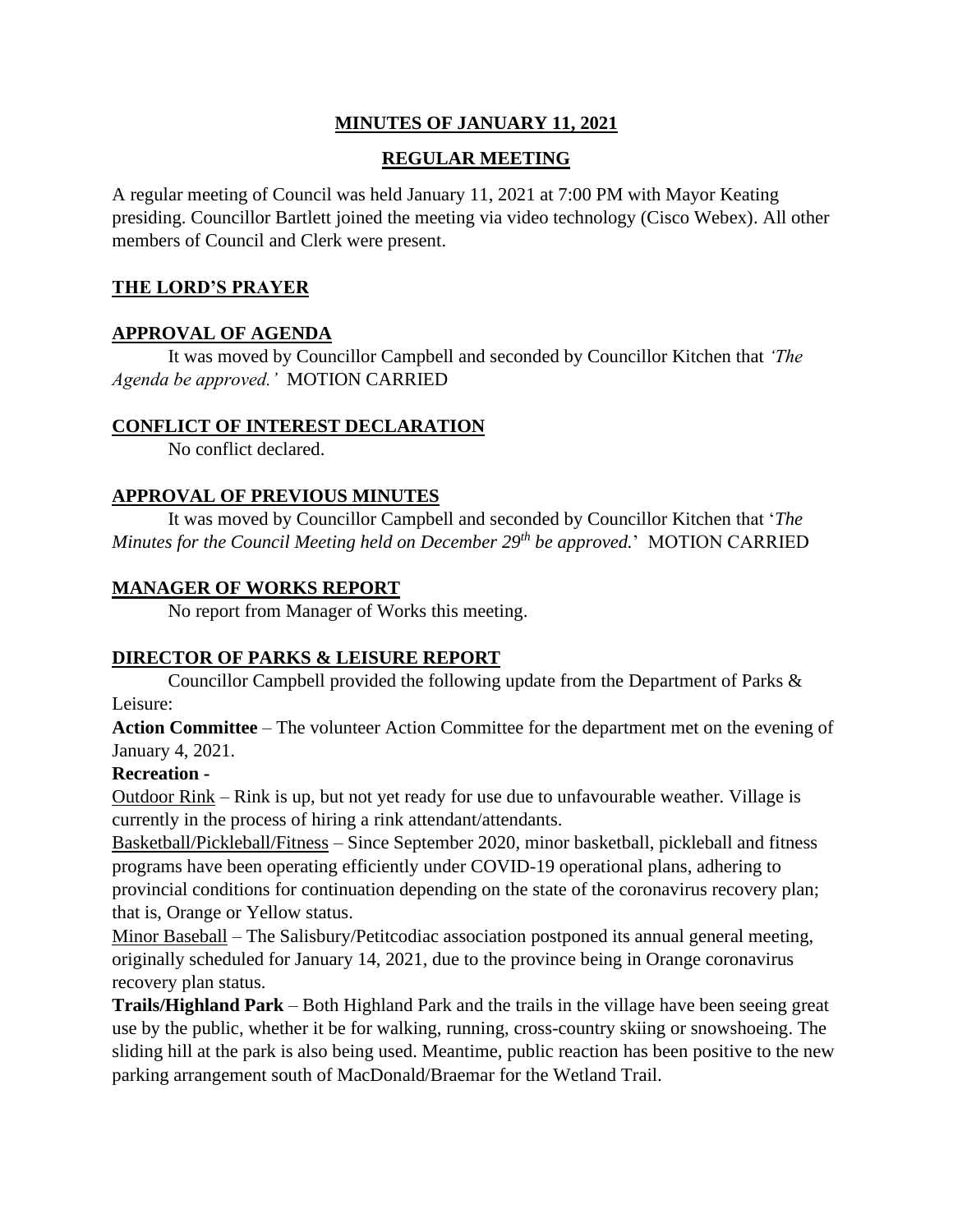**Helping Hands** – The food bank has noted the continued heartfelt generosity of the community, notably for its annual Christmas pickup.

**Wellness Expo** – The 2021 event has been cancelled due to COVID-19, although some virtual sessions may be considered.

**Winter Carnival** – Due to the coronavirus pandemic, Action committee has decided to forego the usual Winter Carnival activities in favour of advertised virtual activities, while also encouraging outdoor family bubble activities. The decision was also made to spread the events over the entire month of February. It will be called Winterfest. Events up for consideration – all virtual – include craft nights, sled-making night, a naturalist session, business-versus-business Family Feud sessions, snowshoeing and cross-country skiing information sessions, as well as family bubble snowman/snow-sculpture contest and torchlit trail walk among other outdoor activities. Local sports, if happening, could also be streamed online.

# **BUSINESS ARISING FROM MINUTES**

Erosion

Nothing new to report regarding riverbank erosion mitigation project.

HR Services

Clerk presented final draft of employee manual to councillors for their final review, also noting that the provided document had been grammatically edited since printing. Councillor Campbell made a few suggestions to add stronger protection for both the employer and employee. Councillor Kitchen suggested a follow-up session for further analysis.

Railway Trestle (Bridge)

Nothing new to report.

# **CORRESPONDENCE**

# **The following items were discussed by accommodated and remaining correspondence placed on file:**

Friends of the Moncton Hospital Foundation Annual Campaign – Donation request

A funding request from the Friends of the Moncton Hospital Foundation was deferred pending a clearer understanding of the municipality's financial position.

# Urban/Rural Rides – Thank You card for Village of Salisbury 2020 grant

Urban/Rural Rides Executive Manager Kelly Taylor sent a Thank You card in response to Council's Nov. 23rd decision to provide funding to the organization.

NB Regional Development Corporation – Cade Libby, President – Re: Integrated Bilateral Agreement (IBA) Call for Proposals

NB Regional Development Corporation – Cade Libby, President – Re: Acknowledgment of IBA financial assistance request for Salisbury Polishing Pond Berm Stabilization Project NB Regional Development Corporation – Hon. Gary Crossman, Minister responsible – Re: Available financial assistance opportunities for Village of Salisbury under IBA

Announcement of new Integrated Bilateral Agreement (IBA) Call for Proposals was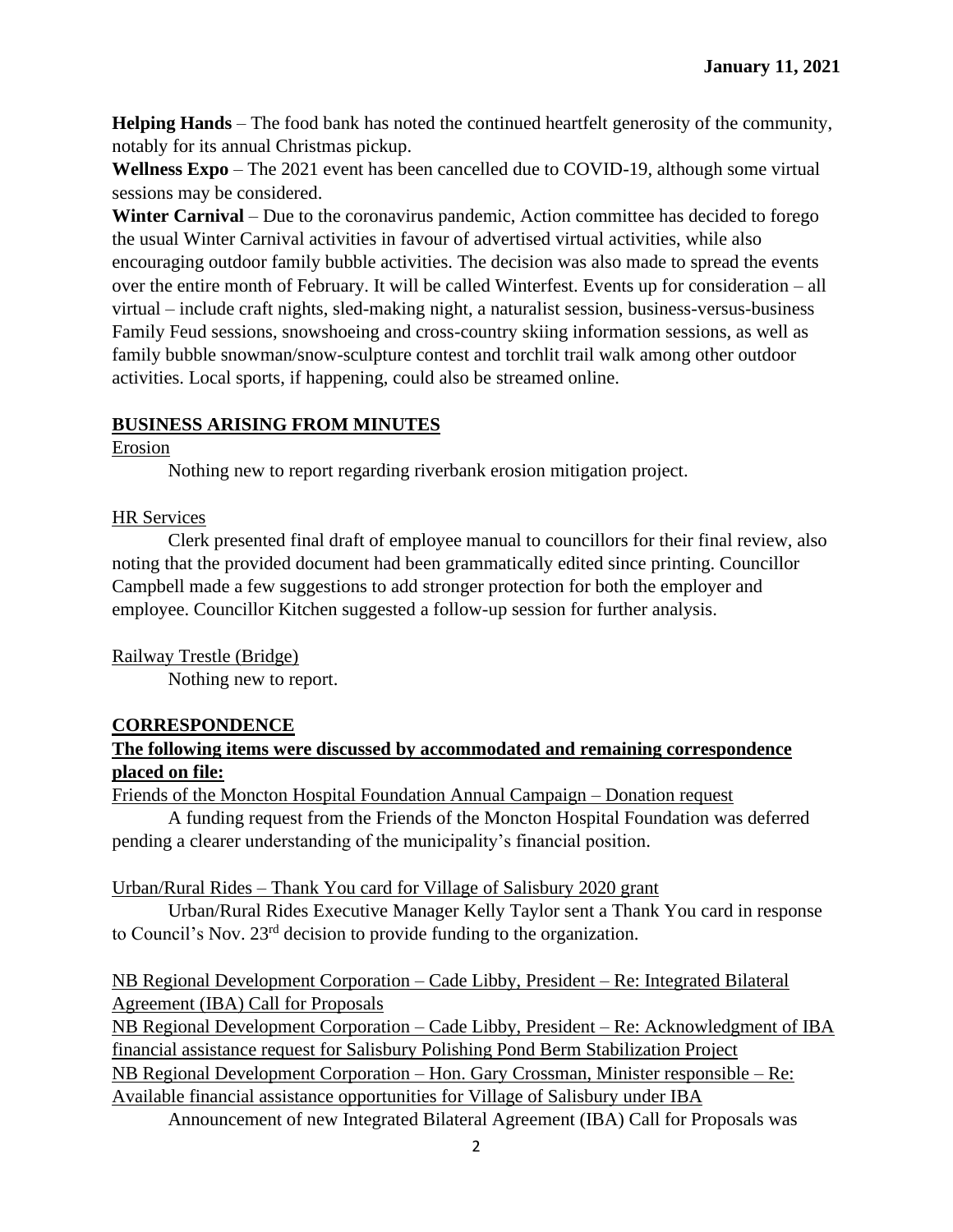received, as was a call and the enclosed written correspondence regarding the municipality's submissions for consideration under the IBA, which is a federal-provincial funding opportunity. It was noted that both prior and new submissions from the Village would be up for consideration in this new Call for Proposals. It was also suggested that the Village proceed with a formal submission for IBA funding for a Polishing Pond Berm Stabilization Project.

### NB Environment & Local Government – Hon. Daniel Allain, Minister – Re: Safe Restart Agreement – Extension of deadline to submit 2020 claims to January 15, 2021

Clerk informed Council that the Village submission for Safe Restart support was approved by the Province, and reimbursement of \$25,296.76 will be issued within the coming two weeks. The funds will cover costs incurred by the municipality during the COVID-19 pandemic in building security upgrades and protective equipment and infrastructure.

Southeast Regional Service Commission - December Development & Building Permits

The lone building permit issued in December by Southeast Regional Service Commission (SERSC) was for a personal storage shed.

### **FIRE DEPARTMENT REPORT**

No report this meeting.

## **RCMP REPORT**

No report this meeting.

### **MAYOR'S REPORT**

Staff Meeting – Had meeting with Clerk last week.

# **COUNCILLORS' REPORTS**

### **Councillor Campbell**

Parks & Leisure Action Committee – On January  $4<sup>th</sup>$ , the Department of Parks & Leisure volunteer Action Committee met.

Union of the Municipalities of New Brunswick – On January  $9<sup>th</sup>$ , took part in online UMNB meeting on inclusive community practices.

Local Business' New Location – Offered congratulations to Doug Northrup and associates for new Main Street business location for financial services.

Local Business' Success – Offered congratulations to Alex Coffin for early success of Alex & Lily's Shoe Shoppe, noting their plan to expand into Saint John is based, in part, on their experience in Salisbury.

Local Students' Athletic Achievements – Offered congratulations to JMA Armstrong High School student Grace Johnston who has qualified to compete in the world championships for barrel racing, and to JMA Armstrong High School student Preston Lounsbury who has been named as a player to watch for the upcoming Quebec Major Junior Hockey League Draft.